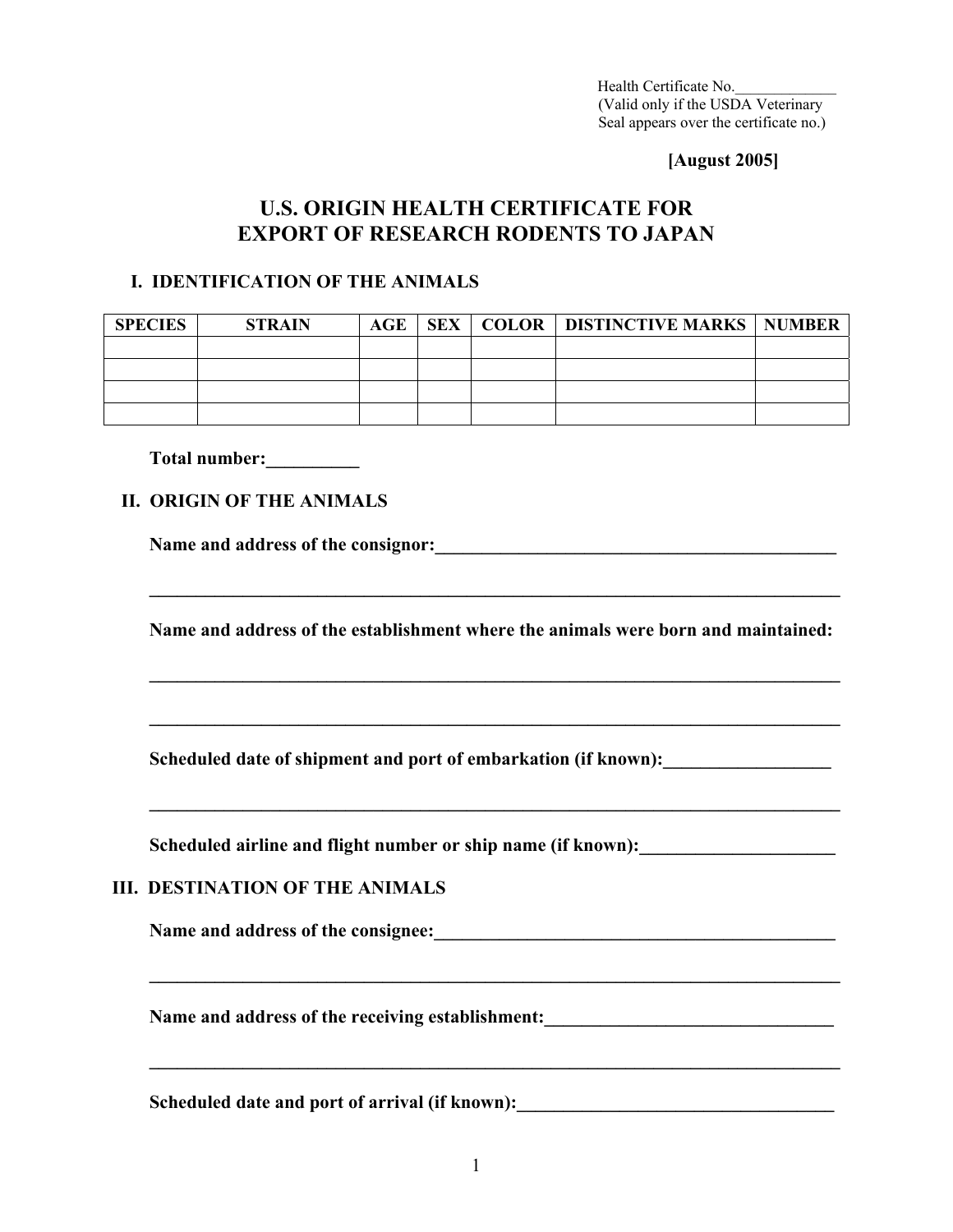Health Certificate No. (Valid only if the USDA Veterinary Seal appears over the certificate no.)

#### **IV. CERTIFICATION STATEMENTS**

## **EITHER**

**A.** The animals have been raised in a storage establishment meeting all of the following:

 **1.** The establishment is overseen by an Instititutional Animal Care and Use Committee which ensures that the hygiene, feeding, and general husbandry practices at the establishment are appropriate.

 **2.** The establishment is designed so that the intrusion of wild rodents and other unwanted animals is prevented.

 **3.** Any animal is confirmed to be healthy before it is introduced into the establishment.

 **4.** Regular microbiological testing is performed at the establishment in accordance with the testing protocol of the establishment.

 **5.** Animal health records are kept at the establishment and the establishment has Standard Operating Procedures for hygiene and feeding that are regularly followed.

**B.** The animals have been stored in a closed, hygienic environment.

**C.** The animals have not been used in a study involving pathogenic agents and have not come into contact with any animal used in such a study.

**D.** All animals were purpose-bred in captivity

#### **OR (line out the option that does not apply)**

**A.** The animals have been raised in a storage establishment that was inspected by USDA on  $(must be within 3 years prior to export) and found to meet all of$ the following:

 **1.** The establishment is designed so that the intrusion of wild rodents and other unwanted animals is prevented.

**2.** Sanitary controls, such as disinfection, are periodically implemented.

 **3.** No outbreak of hantavirus pulmonary syndrome, hemorrhagic fever with renal syndrome, leptospirosis, monkey pox, plague, rabies, or tularemia has been reported in either animals or humans in the establishment during the last 12 months, and necessary measures have been taken in order to prevent outbreaks of any of these diseases in the establishment.